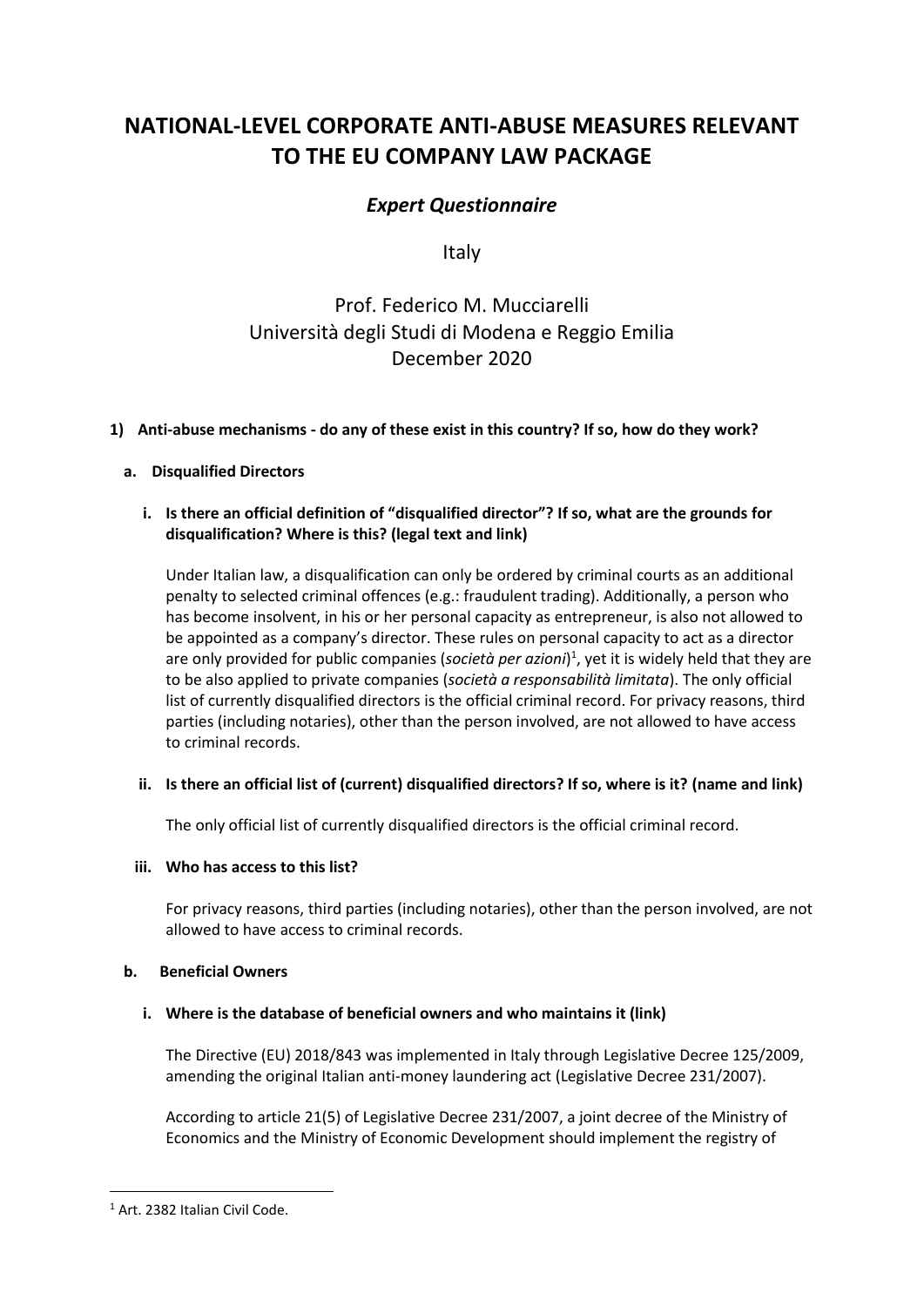beneficial owners. A draft decree has been presented in February 2020. This decree, however, has not been yet approved as of this writing.

### **ii. Are there any checks on the authenticity of beneficial owners?**

n/a

#### **iii. Updating of lists/databases**

n/a

#### **iv. Access to databases?**

n/a

#### **c. Electronic identity (E-ID) scheme - name and eIDAS level of assurance**

In Italy, the EU Regulation on Electronic Identification, Authentication and trust Services was implemented through a "public system of digital identity" (*Sistema pubblico di identità digitale,* "SPID"). Digital identities are managed by identity providers, which are private firms authorised by the "Agency for Digital Italy". Each identity provider should enable three assurance levels: (a) a low level, for services accessed just with userid and password; (b) an intermediate level, for services accessed with userid, password and OTP code received via SMS; (c) high level, when the access also requires a smartcard. Additionally, Italian citizens can request an electronic ID card, which enables to access digital services of many local councils or other public bodies; its level of assurance is high.

#### **2) Company registry – transparency, access, cost**

#### **a. Identity and location**

The Italian commercial register is accessible by way of a specific internet platform called 'Telemaco' (http://www.registroimprese.it/area-utente). This platform can be accessed by anyone either through own credentials received upon registration, or through personal digital identity (which is commonly used to access most public services).

#### **b. To what extent is it digitalized? Can company foundations/registrations and reporting be carried out fully online?**

Articles of association should be notarized in person. Any other activity aimed at forming a new entity can be implemented electronically (see paragraph 3(b) hereunder).

#### **c. Are bulk downloads of company lists possible?**

The Telemaco platform allows queries for companies or persons; bulk downloads are possible only within strict limitations.

#### **d. Search features (beyond the name of the company or person, i.e. by sector)**

- Tax identifier
- Legal form (eg: private company, public company, partnership, foundation etc.);
- Place (province, city, postal code);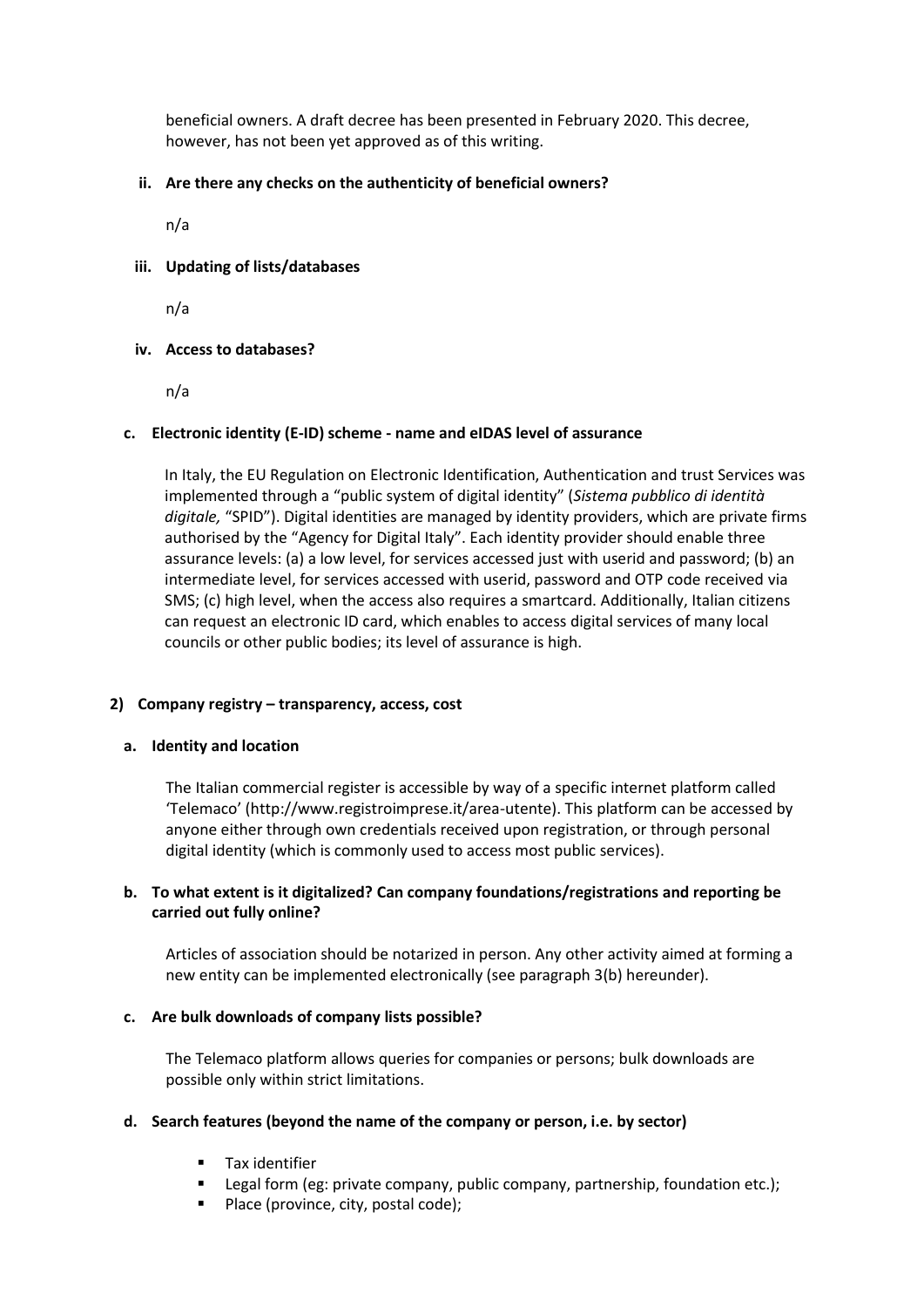- Type of activity (according to the Italian tax classification of economic sectors);
- Other criterions (such as legal capital, revenues, number of employees).

### **e. Costs of access to information**

This service is not particularly expensive (for instance: personal records of directors or member of the supervisory board between 0,70€ and 1€; full historical records of a company 6€).

### **f. Information on employment beyond what is contained in annual accounts**

In this context, the number of employees is normally available, but companies might decide not to reveal these figures to the commercial register.

### **g. Information on European company forms and EU reorganizations (CBM) - is a search possible for companies with the SE legal form or CBMs**

Eventually, also pieces of information regarding European Companies registered in Italy, foreign companies having branches or activities on the domestic territory and cross-border reorganizations (including cross-border mergers) are available.

#### **3) Firm foundations**

#### **a. What authority or organization is responsible for registering new companies (with link)?**

Italian companies are incorporated by way of their registration in the commercial register (*registro delle imprese*)<sup>2</sup>, which is held by the local chamber of commerce<sup>3</sup>. Chambers of commerce are business associations, which are also entrusted with public functions and are statutorily qualified as public entities. New companies, in particular, should be registered with the branch of the commercial register of the province in which their registered office is situated<sup>4</sup>. The commercial register is supervised by a local court, which plays the role of appellate tribunal against chamber of commerce's decisions<sup>5</sup>.

#### **b. What are the steps needed to found and register a new company? To what extent can these happen digitally?**

These are the steps that lead to a new company's registration:

- 1. The article of association is received by a notary and drafted in the form of a public deed<sup>6</sup>.
- 2. Within 20 days, the notary should deposit the articles of association at the branch of the commercial register situated in the province of the company's seat (in practice, this activity is conducted electronically)<sup>7</sup>;

<sup>&</sup>lt;sup>2</sup> Art. 2331 Civil Code.

<sup>&</sup>lt;sup>3</sup> Art. 2188 Civil Code; this article was fully implemented only in 1993 (Art. 8, l. 580/1993 and Decree 581/1995, as amended).

<sup>4</sup> Art. 2330(1) Civil Code.

<sup>5</sup> Art. 2188(2) Civil Code.

<sup>6</sup> Art. 2328(2) Civil Code.

<sup>7</sup> Art. 2330(1) Civil Code.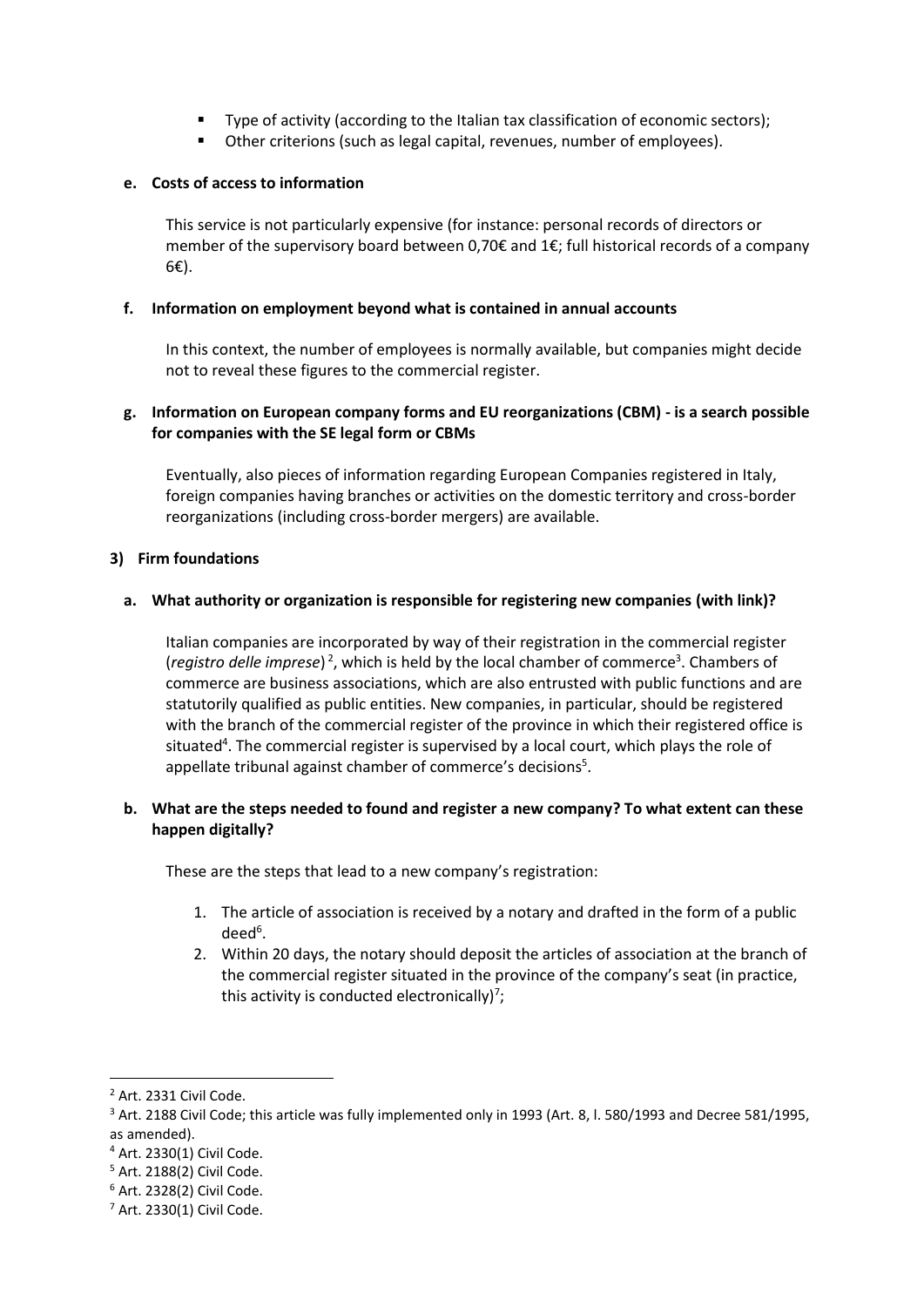- 3. Together with the articles of association, the notary should also deposit the documents showing that all legal requirements for registration were fulfilled, as indicated by article 2329 Civil Code, namely:
	- a. that the company's legal capital has been fully subscribed;
	- b. that all provisions related to contributions are respected (such as rules on the evaluation of contributions in kinds);
	- c. that any authorization required has been given (eg for banks).
- 4. The notary should also file for registration of the new entity<sup>8</sup>;
- 5. After a regularity check, the commercial register registers the new entity<sup>9</sup>.

In this context, it is to be mentioned that Companies whose object is 'development, production and marketing of highly-technological products or services' ('innovative start-up companies')<sup>10</sup> can be incorporated by reference to model articles<sup>11</sup> that do not require being notarized, provided that they are signed by way of digital signature<sup>12</sup>. As a consequence, these companies can be formed without any assessment as to their compliance with legal requirements, except the compliance check conducted by the chamber of commerce.

In this proceeding, digital tools are already largely used for incorporating Italian companies. Companies, in particular, can be registered online by using specific internet platforms managed by the Chambers of commerce, provided that users access these services by way of their electronic signature.

#### **c. What checks (if any) are done on the authenticity of documents, identity of founders, record of founders (e.g. disqualification as directors) and beneficial owners**

#### **i. By registration authority**

The local chamber of commerce should check whether the documents presented by the notary to support a filing for registration are regular<sup>13</sup>. Therefore, the registration authority can not check whether the material prerequisites of registration are missing.

This power has been further relaxed in 2014 for all companies, with the exception of public companies (s.p.a.), with the aim of facilitating the incorporation of legal entities<sup>14</sup>. The chamber of commerce, in particular, has a duty to register these companies immediately, without any check of regularity (not even the limited checks indicated above); legality checks are to be conducted after the registration, so that companies are to be struck-off the register should the chamber of commerce assess that legal requirements were lacking.

#### **ii. By notaries**

Notaries, like any other professionals, are required to undertake an intense scrutiny about beneficial ownership, under current anti-money laundering provisions<sup>15</sup>. Any professional, in particular, should identify his or her client and ask them to provide for documents supporting

<sup>8</sup> Art. 2330(3) first sentence Civil Code

<sup>&</sup>lt;sup>9</sup> Art. 2330(3) second sentence Civil Code.

<sup>10</sup> Art. 25 d.l. 179/2012.

 $11$  Decree of the Ministry of economic development 17 February 2016

[<sup>\(</sup>https://www.mise.gov.it/index.php/it/normativa/decreti-ministeriali/2034206-decreto-17-febbraio-2016](https://www.mise.gov.it/index.php/it/normativa/decreti-ministeriali/2034206-decreto-17-febbraio-2016-modalita-di-redazione-degli-atti-costitutivi-di-societa-a-responsabilita-limitata-startup-innovative) [modalita-di-redazione-degli-atti-costitutivi-di-societa-a-responsabilita-limitata-startup-innovative\)](https://www.mise.gov.it/index.php/it/normativa/decreti-ministeriali/2034206-decreto-17-febbraio-2016-modalita-di-redazione-degli-atti-costitutivi-di-societa-a-responsabilita-limitata-startup-innovative).

<sup>12</sup> Art. 4(10-bis) d.l. 3/2005 as approved by l. 33/2005.

<sup>13</sup> Art. 2330(3) Civil Code.

<sup>14</sup> Law Decree 94/2014, art. 20

<sup>&</sup>lt;sup>15</sup> Legislative Decree n. 231/2007, as amended.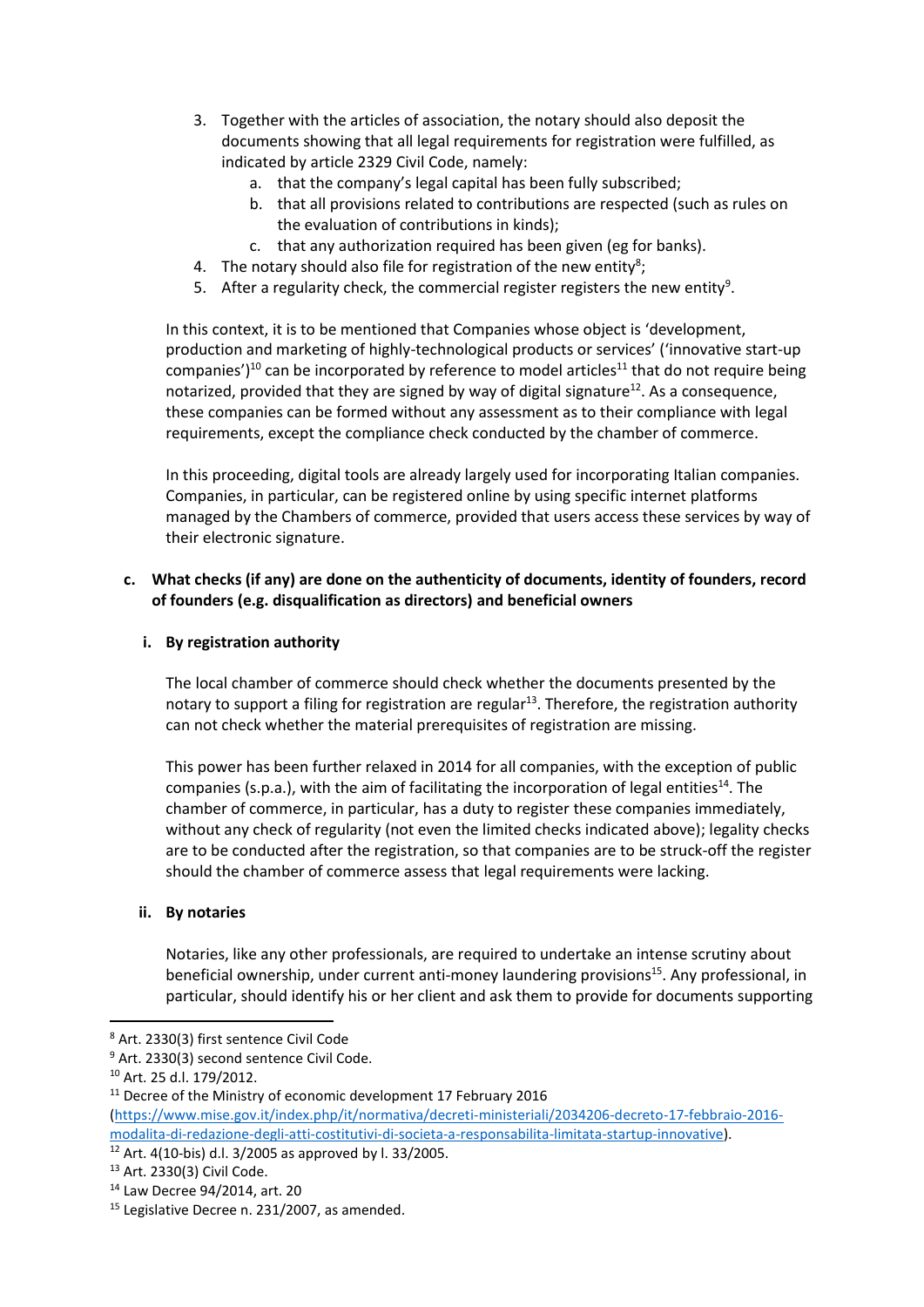their identity, including whether they act on behalf of someone else. Should a professional doubt about a client's statement, further inquiries are requested.

Articles of association are received by a notary and drafted in the form of public deeds<sup>16</sup>. Until two decades ago, the tribunal situated in the place of a company's seat was in charge of checking whether legal conditions for incorporation were fulfilled and authorising companies' registration. Such validation of the articles of association was abolished in 2000 $^{17}$ . As a consequence, the legality check is conducted by the notary while drafting the articles of association and filing for registration. Hence, the question arises as to what checks notaries should conduct regarding the authenticity of documents, identity of founders, record of founders (e.g. disqualification as directors) and beneficial owners.

Authenticity checks and identification of founders are intense, as public deeds are always to be signed in person *vis-à-vis* the notary<sup>18</sup>. This is also the case regarding 'electronic public deeds', where parties use their electronic signatures<sup>19</sup>, with the exception of 'innovative start-up companies', which will be addressed hereunder.

The answer is different regarding checks about founders' and directors' capacity. To answer this question, we should first address the scope of notaries' duties. Before applying for registration, notaries should assess that (a) the legal capital has been entirely subscribed, (b) the rules on contributions have been respected and (c) authorizations that are statutorily required (e.g. for banks) have been issued. Additionally, as a general principle, notaries are not allowed to receive deeds that are expressly prohibited by a statutory provision or that are manifestly against public policy or morality<sup>20</sup>. The Notary Law, eventually, maintains that notaries are punished with a fine when the legal pre-conditions for registration are *manifestly* lacking<sup>21</sup>. Regarding companies' foundation, some authorities maintain that notaries should apply for registration when the company's articles of association are valid and its organization complies with legal requirements. On the other hand, other authorities, including the most recent decisions of the Italian Supreme Court, indicate that notaries should only assess whether articles of association are *manifestly* null and void, while uncertain cases are not included in the scope of their assessment (that is to say, they are not liable for accepting a deed that entails a provision whose validity is still debated)<sup>22</sup>. In any event, it is clear that notaries only assess whether the articles of association are valid and the legal requirements for registration indicated in article 2329 Civil Code are fulfilled; as a consequence, notaries do not have to check whether the persons indicated in the articles of association as first directors lack personal capacity to act as directors. It is, however, a common practice that notaries request first directors who are also shareholders to sign a declaration – under own responsibility – that they do not lack personal capacity to act as directors.

#### iii. **By "facilitator" companies (foundation agents**)

To my knowledge, facilitator companies are not active in Italy.

<sup>16</sup> Art. 2328(2) Civil Code.

<sup>17</sup> Art. 32(2) l. 340/2000.

<sup>&</sup>lt;sup>18</sup> Art. 2699 Civil Code.

<sup>19</sup> Art. 52-bis Notary Law.

<sup>20</sup> Art. 28 Notary Law.

<sup>&</sup>lt;sup>21</sup> Art. 138-bis Notary Law.

<sup>22</sup> Corte di Cassazione 20 July 2011, n. 15892, *Vita Notarile* (2012) 359.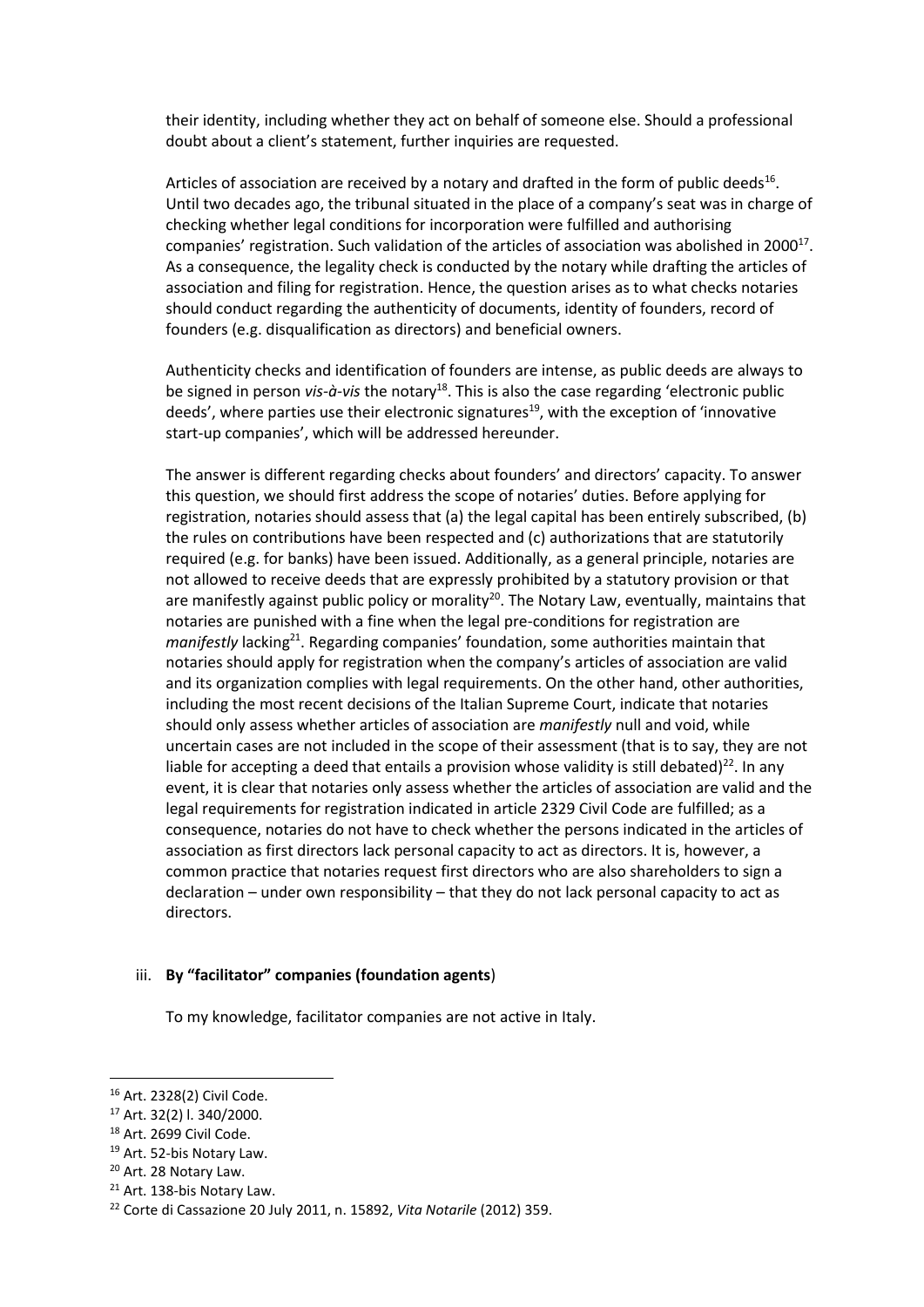#### **4) Cross-border Mergers (CBMs)**

#### **a. Please briefly describe the process for CBMs**

According to Italian provisions implementing the cross-border merger directive<sup>23</sup>, these transactions should respect the following steps, which largely mirror those entailed in the directive.

- 1) Italian merging companies should draw-up a draft term of the merger and make it public on the Italian public register<sup>24</sup>.
- 2) The essential elements of the transaction are published in the Italian official gazette (*Gazzetta Ufficiale*) 25 .
- 3) Business and financial reports are to be draw-up by the board and an independent advisor<sup>26</sup>.
- 4) At least 30 days after the draft was published in the public register and in the official gazette, the shareholders' meeting should approve the envisaged transaction. This decision, like any amendment to the articles of association, mergers and demergers, should be notarized and eventually registered in the commercial register following the general rules set forth in the Italian Civil Code.
- 5) When the resulting company is a foreign entity, absent and dissenting shareholders can withdraw from the company, by obtaining an adequate amount of money in return<sup>27</sup>. This provision is already in line with new shareholders' protection requirements set forth by the Company Law Package<sup>28</sup>.
- 6) Creditors can oppose the transaction within 60 days from the latest registration in the commercial register. A court should then assess whether the envisaged cross-border merger will harm creditors. Courts should also accept cross-border mergers despite creditors' objections when an independent advisor has declared that no risk arises or when the merging companies provides for a security.
- 7) With regard to Italian merging companies, a notary should issue the 'pre-merger certificate' of compliance with legal requirements<sup>29</sup>.
- 8) When the resulting company is an Italian entity, a notary is in charge to receive preliminary certificates of each merging company and to assess that all certificates have been issued, that all companies have approved an identical deed and that labour protection provisions have been respected<sup>30</sup>.
- 9) Eventually, the deed of merger is published in the commercial register of the resulting company.

#### **b. Which authority is responsible for the pre-merger certificate (outbound CBMs), which authority is responsible for approving the merger (inbound CBMs)? (name and link)**

With regard to Italian companies involved in a cross-border merger, notaries are the national authority in charge to check whether all substantive and procedural rules have been respected. Therefore, a notary should issue the 'pre-merger certificate' of compliance with legal requirements regarding Italian merging companies $^{31}$ .

<sup>&</sup>lt;sup>23</sup> Legislative Decree 30 May 2008, n. 108.

<sup>&</sup>lt;sup>24</sup> Art. 6 Legislative Decree n. 108/2005

<sup>&</sup>lt;sup>25</sup> Art. 7 Legislative Decree n. 108/2005.

<sup>26</sup> Art. 8 Legislative Decree n. 108/2005

<sup>&</sup>lt;sup>27</sup> Art. 5 Legislative Decree n. 108/2005.

<sup>28</sup> Article 126a Directive 2017/1132.

 $29$  Art. 11(2) Legislative Decree n. 108/2008. See art. 127 Directive 2017/1132.

<sup>30</sup> Art. 13 Legislative Decree n. 108/2005

<sup>31</sup> Art. 11(2) Legislative Decree n. 108/2008. See art. 127 Directive 2017/1132.